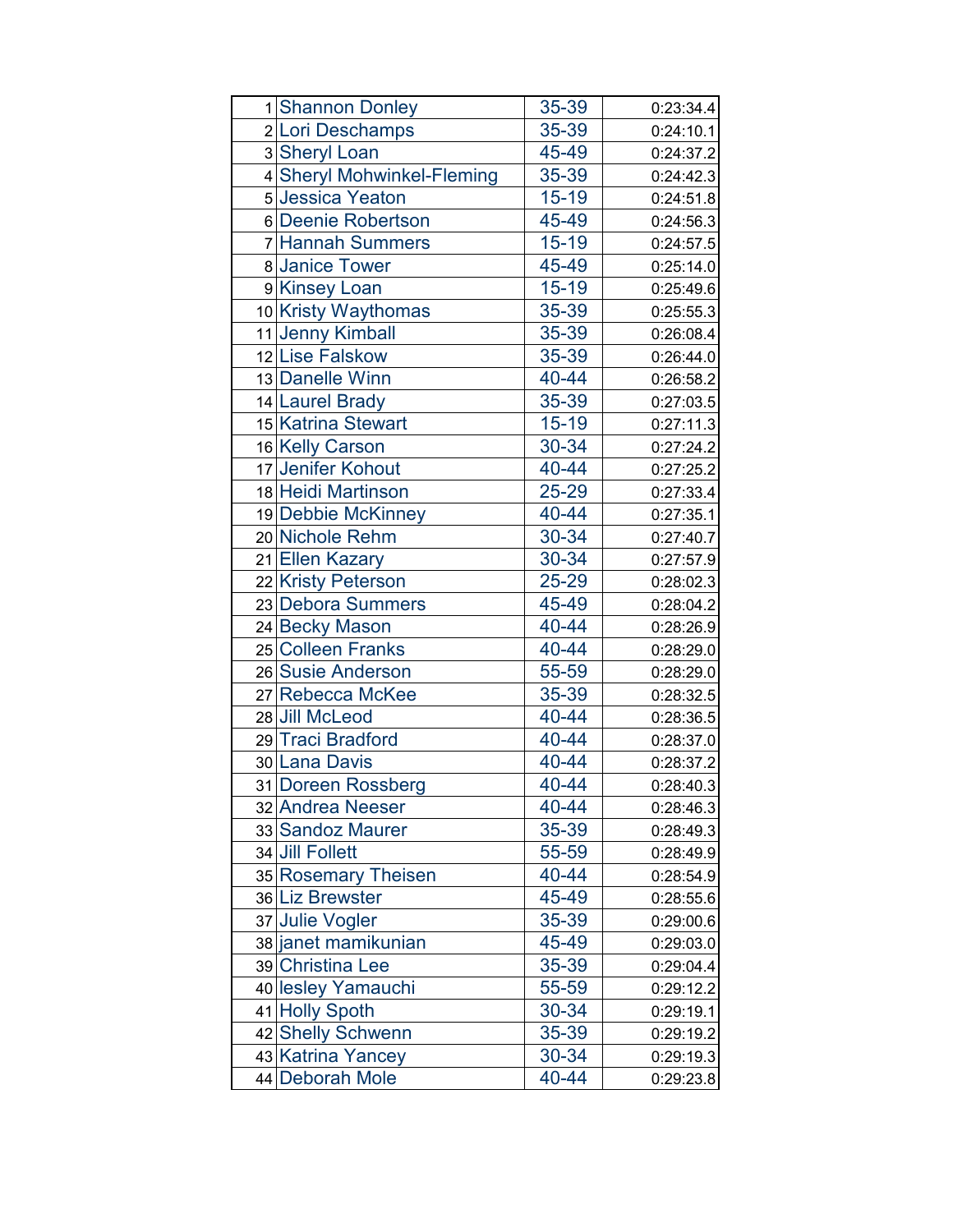| 45 Karen Morrison         | 45-49     | 0:29:25.8 |
|---------------------------|-----------|-----------|
| 46 Karen Konopacki        | 45-49     | 0:29:36.0 |
| 47 Tanya Kirk             | 40-44     | 0:29:39.5 |
| 48 Nancy Meade-Miller     | 45-49     | 0:29:42.9 |
| 49 Kristin Krom           | 25-29     | 0:29:44.1 |
| 50 Angela Santiago        | 25-29     | 0:29:44.8 |
| 51 Margaret Cronin        | 45-49     | 0:29:52.9 |
| 52 Kelli Archer           | 25-29     | 0:29:54.0 |
| 53 Cindy Cooper           | 50-54     | 0:29:59.0 |
| 54 JENNIFER ARMENTROUT    | 30-34     | 0:29:59.0 |
| 55 Christina Lindh        | 25-29     | 0:30:05.8 |
| 56 Brook Evingson         | $10 - 14$ | 0:30:06.9 |
| 57 Angela Conroy          | 45-49     | 0:30:08.6 |
| 58 Renee Helie            | 45-49     | 0:30:10.6 |
| 59 Jennifer Williams      | 35-39     | 0:30:10.8 |
| 60 Stacy Steinberg        | 40-44     | 0:30:13.0 |
| 61 Annie Liotta           | $15 - 19$ | 0:30:15.7 |
| 62 Valerie Kirk           | $15 - 19$ | 0:30:19.1 |
| 63 Karen McCreary         | 40-44     | 0:30:35.4 |
| 64 Stephanie Kirk         | $10 - 14$ | 0:30:36.9 |
| 65 Pam Tittle             | 40-44     | 0:30:38.0 |
| 66 stacey orlov           | 30-34     | 0:30:38.6 |
| 67 Mari Steinbach McGourn | 45-49     | 0:30:39.6 |
| 68 Karen Oakley           | 55-59     | 0:30:46.6 |
| 69 Gina Armstrong         | 40-44     | 0:30:47.8 |
| 70 Carrie Heaton          | 50-54     | 0:30:49.0 |
| 71 Marietta Hall          | 35-39     | 0:30:49.9 |
| 72 Mireya de la Pena      | 40-44     | 0:30:58.9 |
| 73 Jennifer Stuart        | 30-34     | 0:31:00.1 |
| 74 Anna Kohl              | 30-34     | 0:31:01.2 |
| 75 Marian Frost           | 50-54     | 0:31:02.1 |
| 76 Lee Madison-Gravel     | 35-39     | 0:31:02.6 |
| 77 Debbie Boots           | 45-49     | 0:31:04.1 |
| 78 Natalie Cadieux        | 30-34     | 0:31:05.9 |
| 79 Robin Leighty          | 45-49     | 0:31:07.5 |
| 80 Corrie Smith           | 25-29     | 0:31:07.7 |
| 81 Molly Larsen           | $15 - 19$ | 0:31:09.7 |
| 82 Andromeda Romano-Lax   | 35-39     | 0:31:10.1 |
| 83 Amy Reed               | 30-34     | 0:31:11.4 |
| 84 Deana Watson           | 35-39     | 0:31:12.6 |
| 85 Amber Wagner           | 25-29     | 0:31:17.1 |
| 86 Tana Stone             | 30-34     | 0:31:19.6 |
| 87 Kristi Senden          | 35-39     | 0:31:23.9 |
| 88 Kristy Despars         | 35-39     | 0:31:30.5 |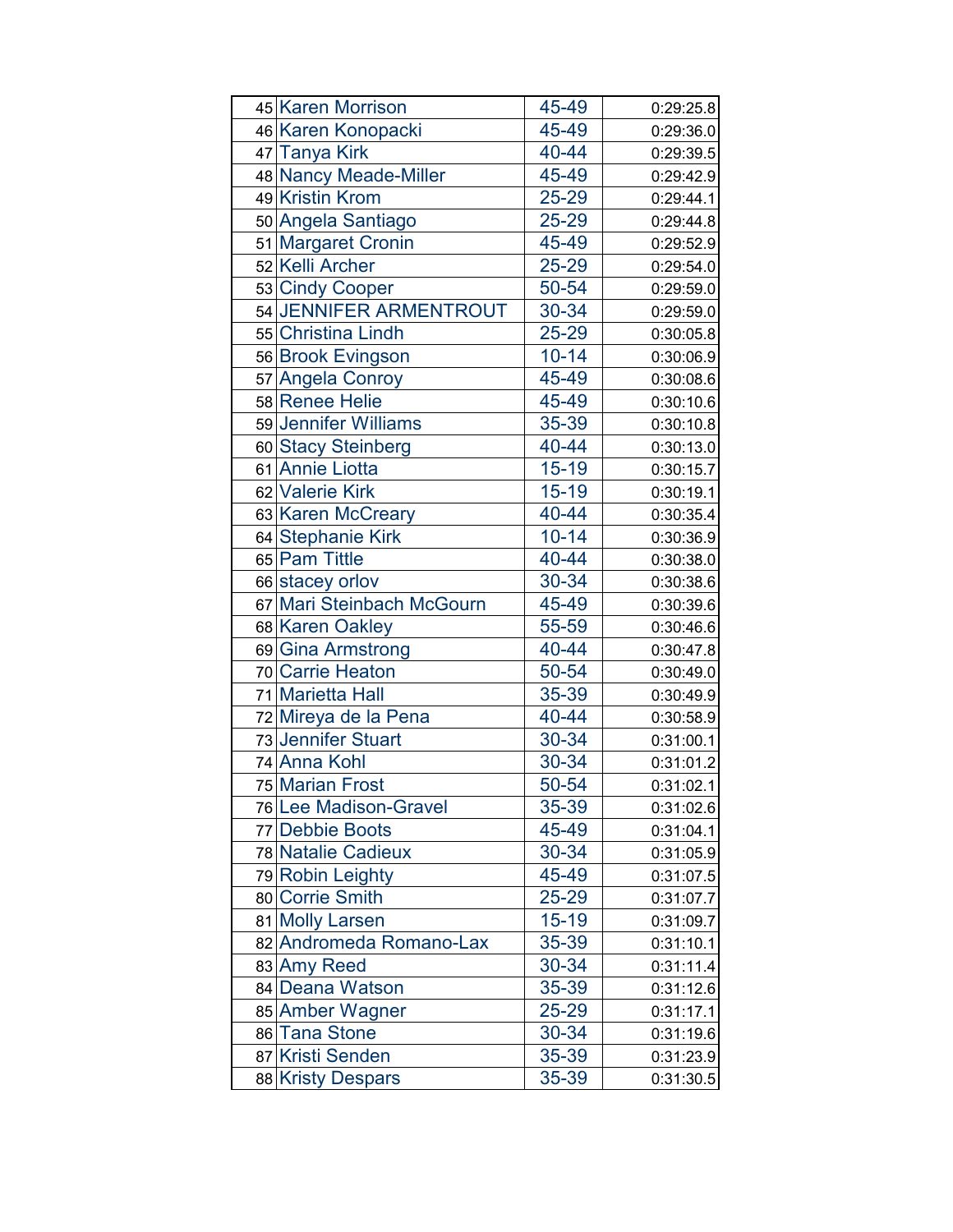| 89 Laura Eakes             | 35-39     | 0:31:36.8 |
|----------------------------|-----------|-----------|
| 90 Melissa Toffolon-Weiss  | 40-44     | 0:31:37.1 |
| 91 Becky Butler            | $15 - 19$ | 0:31:38.1 |
| 92 Monica Roth             | 25-29     | 0:31:42.6 |
| 93 Tina McMaster-Goering   | 40-44     | 0:31:44.2 |
| 94 Jo Murray               | 50-54     | 0:31:46.3 |
| 95 mona bremont            | 45-49     | 0:31:46.4 |
| 96 Lisbeth Muffoletto      | 45-49     | 0:31:50.4 |
| 97 Patti Liotta            | 45-49     | 0:31:51.9 |
| 98 Deb Essex               | 40-44     | 0:31:53.5 |
| 99 Robby Bear              | 45-49     | 0:31:56.7 |
| 100 Karen Hobart           | 35-39     | 0:31:56.9 |
| 101 Anna Price             | $15 - 19$ | 0:32:06.6 |
| 102 Nancy Wingate          | 35-39     | 0:32:07.4 |
| 103 Maggi Arend            | 50-54     | 0:32:09.9 |
| 104 Diane Mohwinkel        | 65-69     | 0:32:13.0 |
| 105 Carey Ballard          | 35-39     | 0:32:15.1 |
| 106 Kimberly Layton        | 25-29     | 0:32:18.3 |
| 107 Lori Barnett           | 50-54     | 0:32:20.2 |
| 108 Dawn Dinwoodie         | 40-44     | 0:32:21.5 |
| 109 Bonnie Wanat           | 45-49     | 0:32:23.1 |
| 110 Veronica DeBoer        | 40-44     | 0:32:25.9 |
| 111 Margaret Griffin       | 35-39     | 0:32:28.1 |
| 112 Jennifer McKinnon      | 40-44     | 0:32:28.1 |
| 113 Margaret Paton-Walsh   | 40-44     | 0:32:29.5 |
| 114 arlene gerety          | 65-69     | 0:32:30.9 |
| 115 Rosy Jacobsen          | 50-54     | 0:32:40.5 |
| 116 Tina Moronell          | 40-44     | 0:32:44.7 |
| 117 Morgan Summers         | $15 - 19$ | 0:32:48.8 |
| 118 Cindy Hendel           | 50-54     | 0:32:52.1 |
| 119 Kathleen Judy          | 45-49     | 0:32:52.3 |
| 120 Gloria Hunter          | 50-54     | 0:32:56.5 |
| 121 Kari Brookover         | 45-49     | 0:33:06.1 |
| 122 Chloe Miller           | $15 - 19$ | 0:33:17.4 |
| 123 Kathy Seybert          | 45-49     | 0:33:19.7 |
| 124 Nadine Price-Schruefer | 45-49     | 0:33:21.9 |
| 125 Alexandra Hill         | 50-54     | 0:33:26.3 |
| 126 Una Sunderland         | 45-49     | 0:33:32.6 |
| 127 Kimberly kelly         | 25-29     | 0:33:36.9 |
| 128 lauren zwack           | 35-39     | 0:33:38.5 |
| 129 Celia Rozen            | 50-54     | 0:33:39.4 |
| 130 Deborah Pratt          | 40-44     | 0:33:41.7 |
| 131 Heather Hoff           | 35-39     | 0:33:46.4 |
| 132 Tami Vania             | 40-44     | 0:33:52.8 |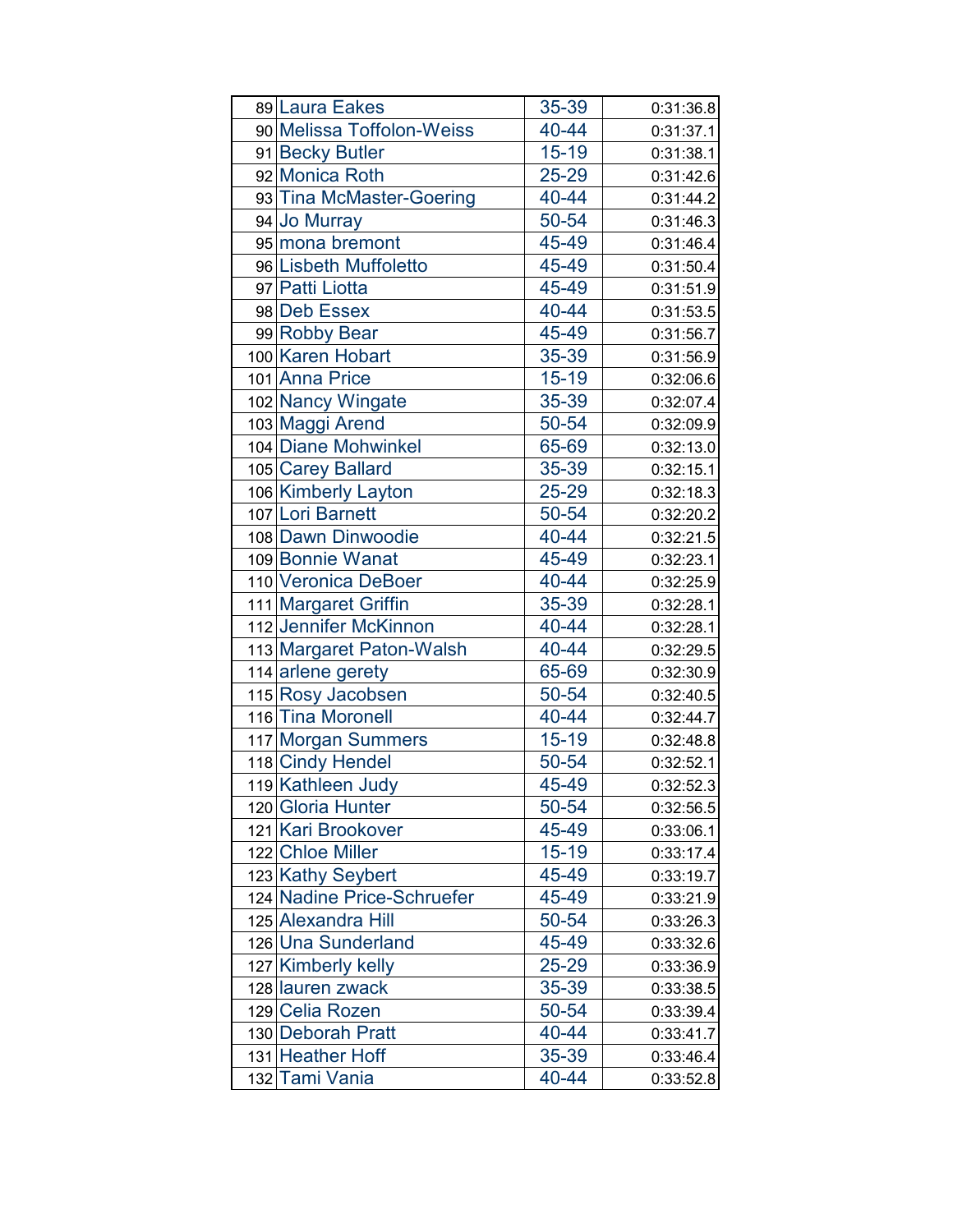| 133 Lori Laing          | 50-54     | 0:33:55.6 |
|-------------------------|-----------|-----------|
| 134 Jennifer Tabor      | 45-49     | 0:33:56.4 |
| 135 Valerie Watkins     | 30-34     | 0:33:57.8 |
| 136 carol krolick       | 45-49     | 0:33:58.4 |
| 137 Kathryn Neilson     | 55-59     | 0:34:00.1 |
| 138 Amy Peloza          | 35-39     | 0:34:01.6 |
| 139 Merielle Vania      | $10 - 14$ | 0:34:06.4 |
| 140 Mary Krysinski      | 50-54     | 0:34:08.7 |
| 141 Cindy Clifton       | 40-44     | 0:34:08.9 |
| 142 Carla Goldberg      | 40-44     | 0:34:11.6 |
| 143 Melissa Holder      | 40-44     | 0:34:16.8 |
| 144 Karen Looney        | 40-44     | 0:34:22.7 |
| 145 Elizabeth Calabro   | 30-34     | 0:34:25.2 |
| 146 Linda Yarborough    | 55-59     | 0:34:25.7 |
| 147 Nancy Barnacle      | 55-59     | 0:34:31.0 |
| 148 Susan Bury          | 65-69     | 0:34:31.8 |
| 149 Echo McDonald       | 40-44     | 0:34:33.5 |
| 150 Sally Timp          | 50-54     | 0:34:39.1 |
| 151 Julie Osgood        | 40-44     | 0:34:39.1 |
| 152 Sarah Kleedehn      | 55-59     | 0:34:41.6 |
| 153 Patti Phillips      | 50-54     | 0:34:49.1 |
| 154 Anna Straka         | 25-29     | 0:34:53.0 |
| 155 Tricia Perkins      | 45-49     | 0:34:57.7 |
| 156 Ginni Burbridge     | 45-49     | 0:34:57.8 |
| 157 Sarissa Lammers     | $10 - 14$ | 0:35:02.3 |
| 158 Becky Wanamaker     | 25-29     | 0:35:09.5 |
| 159 Kelly Naher         | 30-34     | 0:35:12.8 |
| 160 Angela Harris       | 40-44     | 0:35:14.1 |
| 161 Rosalyn Kuhle       | $15 - 19$ | 0:35:15.1 |
| 162 Kerry Reardon       | 50-54     | 0:35:16.0 |
| 163 Sandy Villar        | 55-59     | 0:35:25.8 |
| 164 Dianne Prince       | 40-44     | 0:35:28.3 |
| 165 Nancy Moses         | 55-59     | 0:35:43.1 |
| 166 Tanya Simmons       | 30-34     | 0:35:44.3 |
| 167 Michelle St. Peters | 45-49     | 0:35:46.8 |
| 168 colleen marinucci   | 55-59     | 0:35:48.0 |
| 169 Nancy Collins       | 60-64     | 0:35:49.4 |
| 170 Jo Ann Day          | 40-44     | 0:35:52.4 |
| 171 Tami Wheeler        | 45-49     | 0:35:55.1 |
| 172 Mary Fuller Leykom  | 55-59     | 0:35:56.1 |
| 173 carol waters        | 60-64     | 0:35:58.1 |
| 174 Valerie Rettmann    | 55-59     | 0:36:07.7 |
| 175 Stephanie LeBorgne  | 35-39     | 0:36:09.3 |
| 176 Jane Wiggins        | 60-64     | 0:36:16.1 |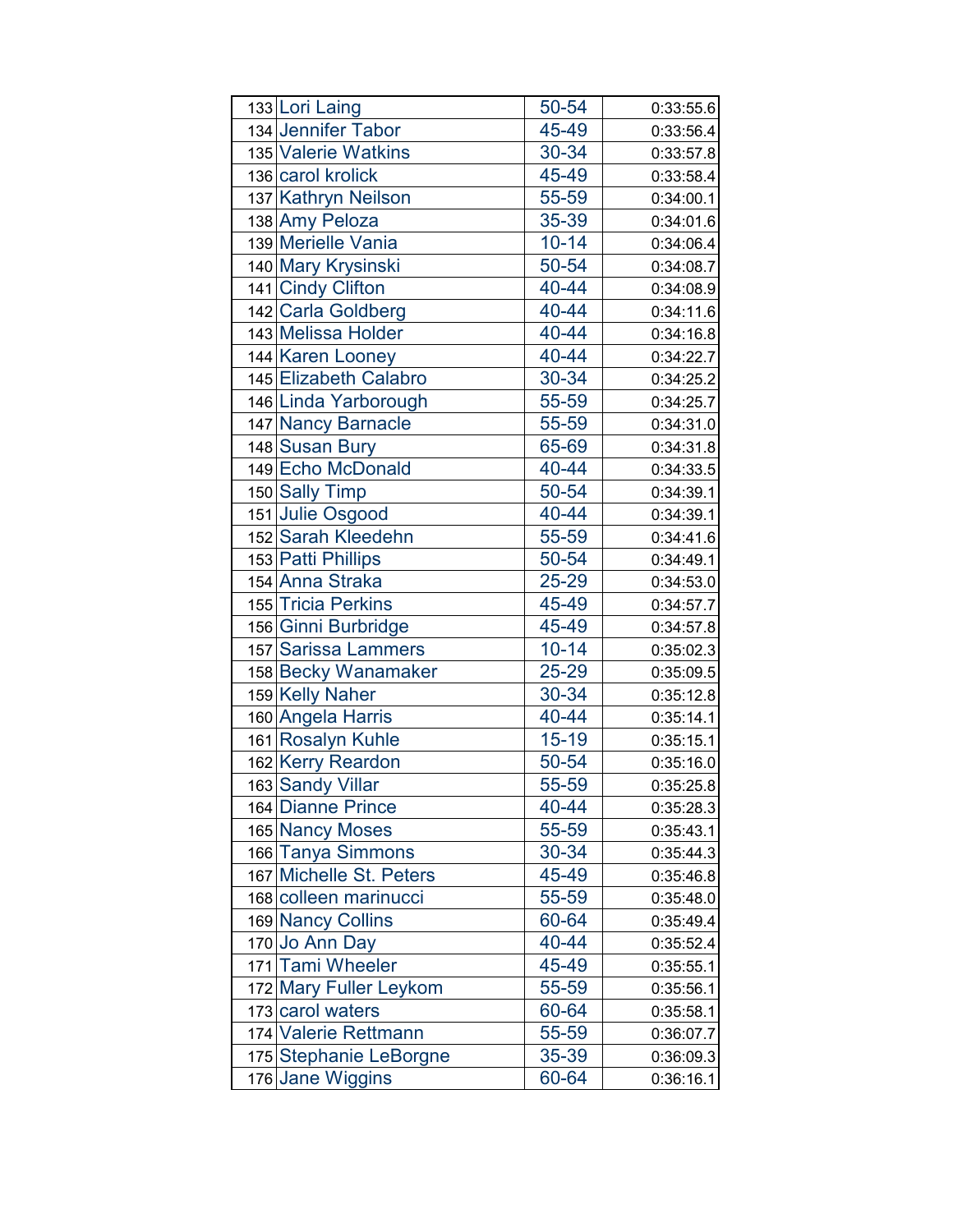| 177 DeLynn James             | 55-59     | 0:36:24.8 |
|------------------------------|-----------|-----------|
| 178 Marcia Davis             | 50-54     | 0:36:26.5 |
| 179 Stephanie Schroeer       | 40-44     | 0:36:35.6 |
| 180 Molly McCammon           | 55-59     | 0:36:41.3 |
| 181 Diana Byerly             | 35-39     | 0:36:43.6 |
| 182 Lisa Demer               | 45-49     | 0:36:45.0 |
| 183 Estrella Campellone      | 45-49     | 0:36:45.6 |
| 184 Laura Lindh              | 30-34     | 0:36:59.2 |
| 185 Terrie McEvoy            | 55-59     | 0:37:06.4 |
| 186 Donna Keese              | 40-44     | 0:37:07.6 |
| 187 Patty Ginsburg           | 25-29     | 0:37:12.8 |
| 188 Colleen Ojala            | 50-54     | 0:37:13.4 |
| 189 Nancy Neil               | 45-49     | 0:37:14.8 |
| 190 Naomi Sprague            | 25-29     | 0:37:16.8 |
| 191 Cindy Kupczynski         | 50-54     | 0:37:17.1 |
| 192 Susan Reeves             | 60-64     | 0:37:47.0 |
| 193 Terri Woodworth          | 40-44     | 0:37:49.5 |
| 194 Kathie Steele            | 55-59     | 0:37:53.7 |
| 195 Jill Showman             | 35-39     | 0:37:53.9 |
| 196 Jessie Chmielowski       | 30-34     | 0:37:57.5 |
| 197 Joyce Bamberger          | 55-59     | 0:38:01.6 |
| 198 Jackie Kapper            | 50-54     | 0:38:02.5 |
| 199 Hilary Rea               | 20-24     | 0:38:05.6 |
| 200 Melody Kalkowksi         | 25-29     | 0:38:07.5 |
| 201 Teal Ehmann              | 30-34     | 0:38:08.3 |
| 202 Amy Kohlhase             | 35-39     | 0:38:14.1 |
| 203 Kirsten Roos             | 35-39     | 0:38:14.4 |
| 204 Allyson Youngblood       | 35-39     | 0:38:14.8 |
| 205 Beth Walker              | 40-44     | 0:38:15.2 |
| 206 Vanessa Bauman           | 25-29     | 0:38:20.7 |
| 207 Ana Jager                | $10 - 14$ | 0:38:24.7 |
| 208 Jodi Kay                 | 35-39     | 0:38:26.1 |
| 209 Elizabeth Snowden-Taylor | 50-54     | 0:38:26.2 |
| 210 Stefanie Coppock         | 55-59     | 0:38:29.6 |
| 211 Linda K Imle             | 65-69     | 0:38:31.3 |
| 212 Christine Sexton         | 50-54     | 0:38:32.4 |
| 213 Regina Smith             | 40-44     | 0:38:36.9 |
| 214 Renee Robinson           | 35-39     | 0:38:37.0 |
| 215 Sandra Harley            | 45-49     | 0:38:40.7 |
| 216 Marcia Stock             | 50-54     | 0:38:41.6 |
| 217 Cindy VanderWeide        | 35-39     | 0:38:44.8 |
| 218 Laura Karchere           | 50-54     | 0:38:47.2 |
| 219 Melinda Rathkopf         | 35-39     | 0:38:48.9 |
| 220 Katherine O'Grady        | 55-59     | 0:38:51.2 |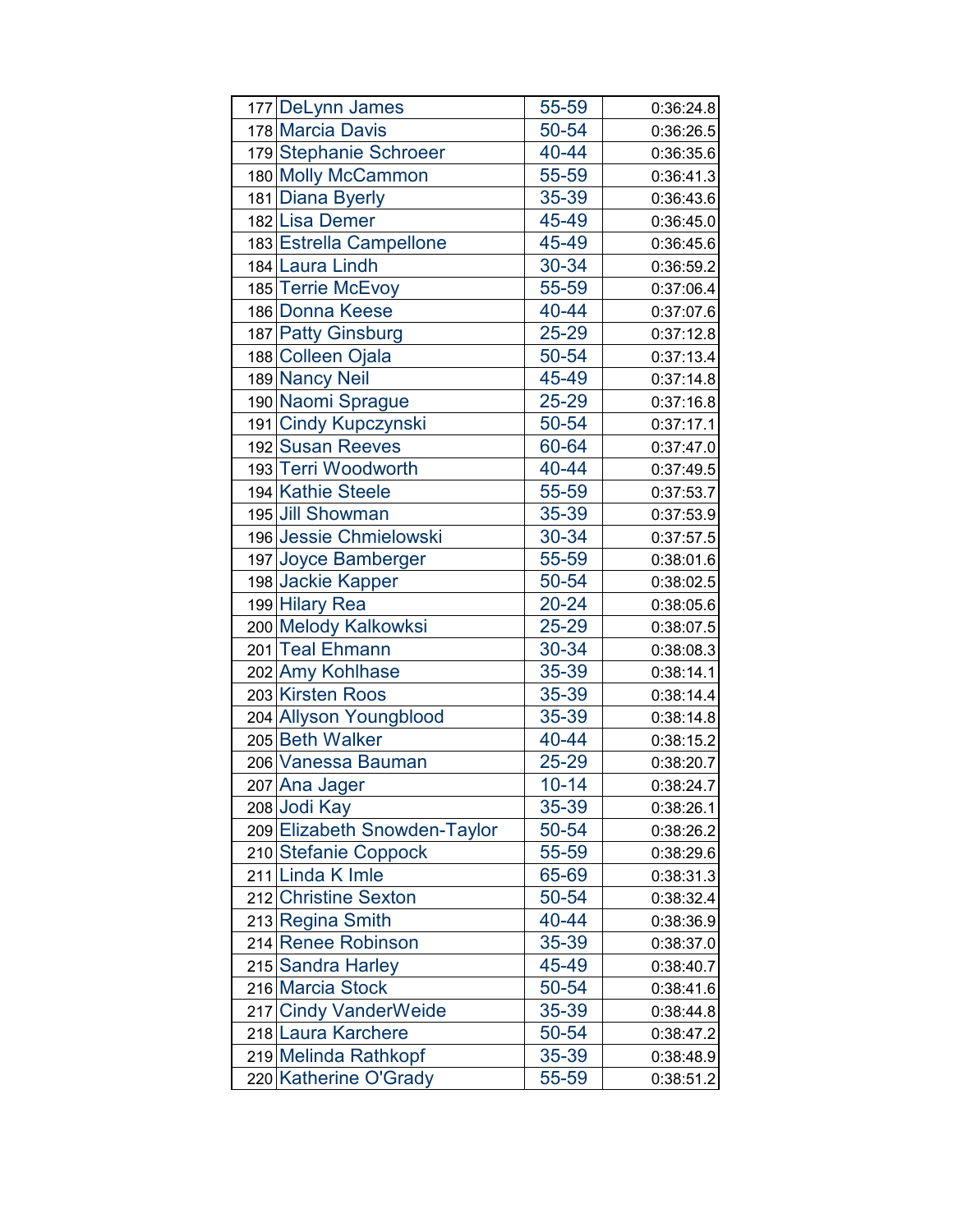| 221 Amber Hahn           | 25-29     | 0:38:53.3 |
|--------------------------|-----------|-----------|
| 222 Jolie Sullivan       | 35-39     | 0:38:54.8 |
| 223 LuAnn Piccard        | 45-49     | 0:39:00.4 |
| 224 Christie McLean      | 45-49     | 0:39:01.9 |
| 225 Beverly Rideout      | 40-44     | 0:39:07.2 |
| 226 Michele Murphy       | 40-44     | 0:39:10.0 |
| 227 Vera Hershey         | 55-59     | 0:39:12.7 |
| 228 Christi Froiland     | 35-39     | 0:39:12.8 |
| 229 Mary Hensel          | 70-74     | 0:39:14.1 |
| 230 Katharine LaForest   | 40-44     | 0:39:14.9 |
| 231 Diane Barnett        | 60-64     | 0:39:20.7 |
| 232 Jeanne Hickman       | 30-34     | 0:39:26.8 |
| 233 Jill Cubbedge        | 45-49     | 0:39:30.2 |
| 234 Carrie Wills         | 45-49     | 0:39:31.2 |
| 235 Catherine Coon       | 40-44     | 0:39:38.6 |
| 236 Janet Thibert        | 50-54     | 0:39:41.3 |
| 237 Laura Quillen        | 25-29     | 0:39:42.2 |
| 238 Patti Brassard       | 45-49     | 0:39:56.1 |
| 239 Jenna Hutchins       | 25-29     | 0:39:58.2 |
| 240 Terry Slaven         | 55-59     | 0:39:59.0 |
| 241 Traci Ross           | 40-44     | 0:40:02.6 |
| 242 Cindy Brunstein      | 40-44     | 0:40:04.9 |
| 243 Kim Brown            | 45-49     | 0:40:05.7 |
| 244 Jeanne Fischer       | 60-64     | 0:40:06.8 |
| 245 Holly Willman        | 25-29     | 0:40:10.5 |
| 246 Debbi Heinen         | 45-49     | 0:40:15.3 |
| 247 Debra Wright         | 45-49     | 0:40:16.8 |
| 248 Morgan Brown         | $10 - 14$ | 0:40:16.9 |
| 249 Susan Elliott        | 60-64     | 0:40:21.0 |
| 250 Megan Blees          | 25-29     | 0:40:22.6 |
| 251 Helen Hamner         | 55-59     | 0:40:33.1 |
| 252 Amy Brassard         | $10 - 14$ | 0:40:33.2 |
| 253 Carina Welker        | $10 - 14$ | 0:40:34.0 |
| 254 Jolene Bronkhorst    | 35-39     | 0:40:41.3 |
| 255 Suzanne Dvorak       | 50-54     | 0:40:42.0 |
| 256 Taylor Way           | $10 - 14$ | 0:40:46.3 |
| 257 Amanda Fitzgerald    | $20 - 24$ | 0:40:50.5 |
| 258 Ginger Blackmon      | 45-49     | 0:40:59.4 |
| 259 Tracey Blain         | 35-39     | 0:41:02.2 |
| 260 Anna Maria Parkinson | 55-59     | 0:41:05.8 |
| 261 Alaina Prince        | $10 - 14$ | 0:41:16.9 |
| 262 Jennifer Caldwell    | 50-54     | 0:41:17.1 |
| 263 Patrice Parker       | 55-59     | 0:41:20.5 |
| 264 Cassandra Barsalou   | $15 - 19$ | 0:41:30.1 |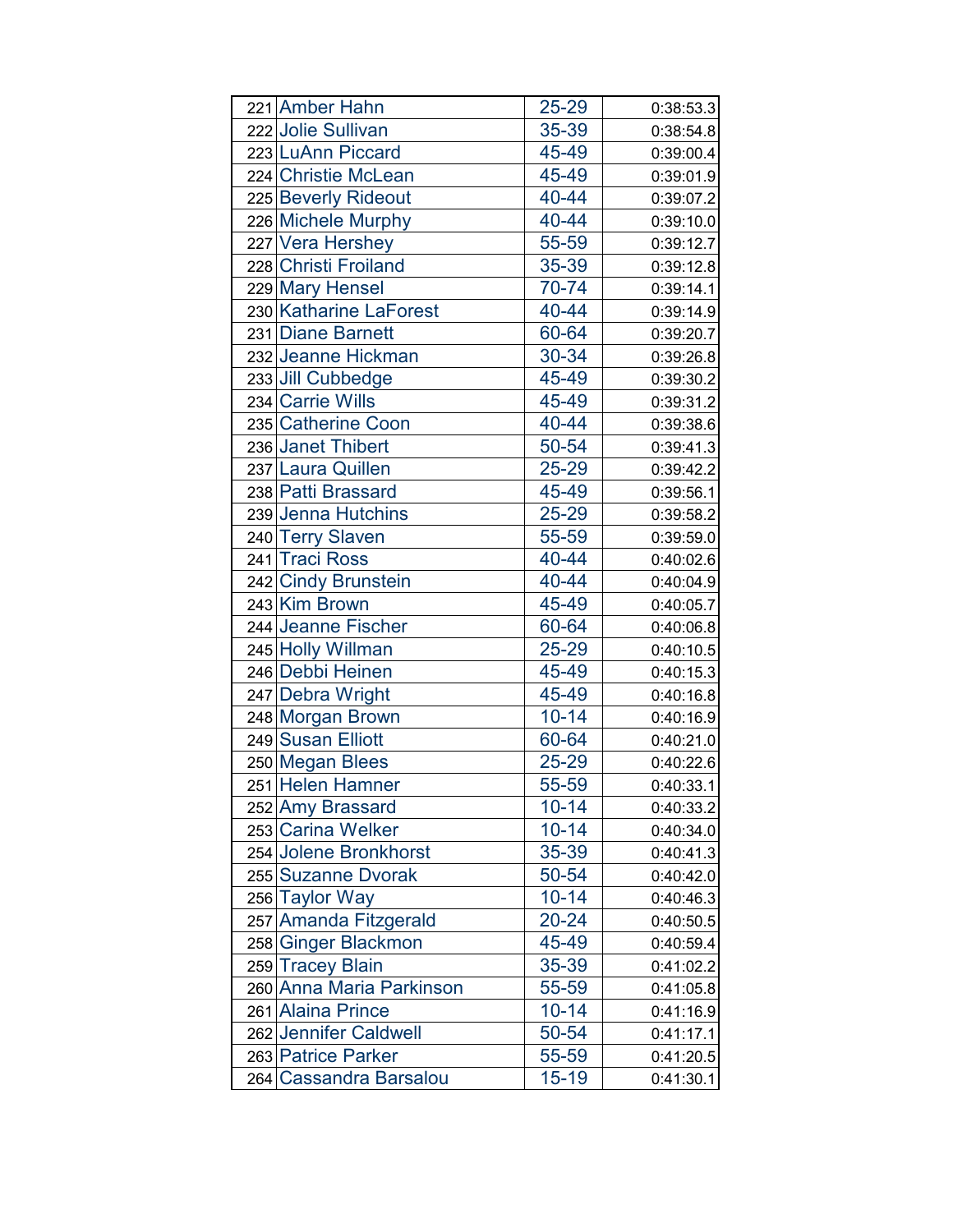| 265 Ellen Wilson       | 45-49     | 0:41:31.9 |
|------------------------|-----------|-----------|
| 266 Janna Walker       | 35-39     | 0:41:32.9 |
| 267 Sarah O'Neill      | $15 - 19$ | 0:41:34.1 |
| 268 Lauralyn Rader     | 45-49     | 0:41:37.7 |
| 269 Emily Brassard     | $15 - 19$ | 0:41:42.1 |
| 270 Sarah Walker       | 45-49     | 0:41:48.7 |
| 271 DENISE LUTTON      | 45-49     | 0:41:50.6 |
| 272 Angela Piccard     | $10 - 14$ | 0:41:51.9 |
| 273 Cheryl Campbell    | 40-44     | 0:41:58.9 |
| 274 Fran Marbarger     | 65-69     | 0:42:02.7 |
| 275 Amy Whisler        | 35-39     | 0:42:07.7 |
| 276 Rae De Ley         | 50-54     | 0:42:11.3 |
| 277 VICKI SCHRADER     | 35-39     | 0:42:12.3 |
| 278 Emily Schutte      | 30-34     | 0:42:13.5 |
| 279 Georgia Holton     | 40-44     | 0:42:18.3 |
| 280 Julie McDonald     | 40-44     | 0:42:22.4 |
| 281 Marika Athens      | 30-34     | 0:42:26.4 |
| 282 Kelli Creglow      | 35-39     | 0:42:31.0 |
| 283 Jody Clingenpeel   | 45-49     | 0:42:33.2 |
| 284 Cecelia Maher      | 55-59     | 0:42:37.7 |
| 285 marcia pratt       | 45-49     | 0:42:43.6 |
| 286 Rochelle Hart      | 40-44     | 0:42:51.1 |
| 287 Emma Westwick      | $10 - 14$ | 0:42:51.9 |
| 288 Lisa Weimer        | 40-44     | 0:42:52.8 |
| 289 Cynthia Hensley    | 40-44     | 0:42:55.7 |
| 290 Erin Murray        | $10 - 14$ | 0:42:56.3 |
| 291 Jennifer Hardy     | 30-34     | 0:42:59.7 |
| 292 Karen Fowles       | 30-34     | 0:43:02.6 |
| 293 Cara Lucero        | 40-44     | 0:43:05.3 |
| 294 Jenni Lewis        | 20-24     | 0:43:06.2 |
| 295 Lori Seagers       | 50-54     | 0:43:06.7 |
| 296 Christine Thoreson | 35-39     | 0:43:08.4 |
| 297 Tess Anne          | $15 - 19$ | 0:43:13.5 |
| 298 Susan Schafer      | 50-54     | 0:43:13.7 |
| 299 Barbara Allen      | 55-59     | 0:43:14.1 |
| 300 Beth Baker         | 55-59     | 0:43:15.5 |
| 301 Zoey Grenier       | $10 - 14$ | 0:43:55.6 |
| 302 Patricia Geitz     | 60-64     | 0:44:01.7 |
| 303 Deedee Brandeberry | 45-49     | 0:44:04.1 |
| 304 Karen Ferguson     | 45-49     | 0:44:10.3 |
| 305 Lauren McEvoy      | $15 - 19$ | 0:44:12.5 |
| 306 Judi Westfall      | 40-44     | 0:44:13.9 |
| 307 Tiffany Manning    | 30-34     | 0:44:24.4 |
| 308 Brandi Ozio        | 30-34     | 0:44:26.8 |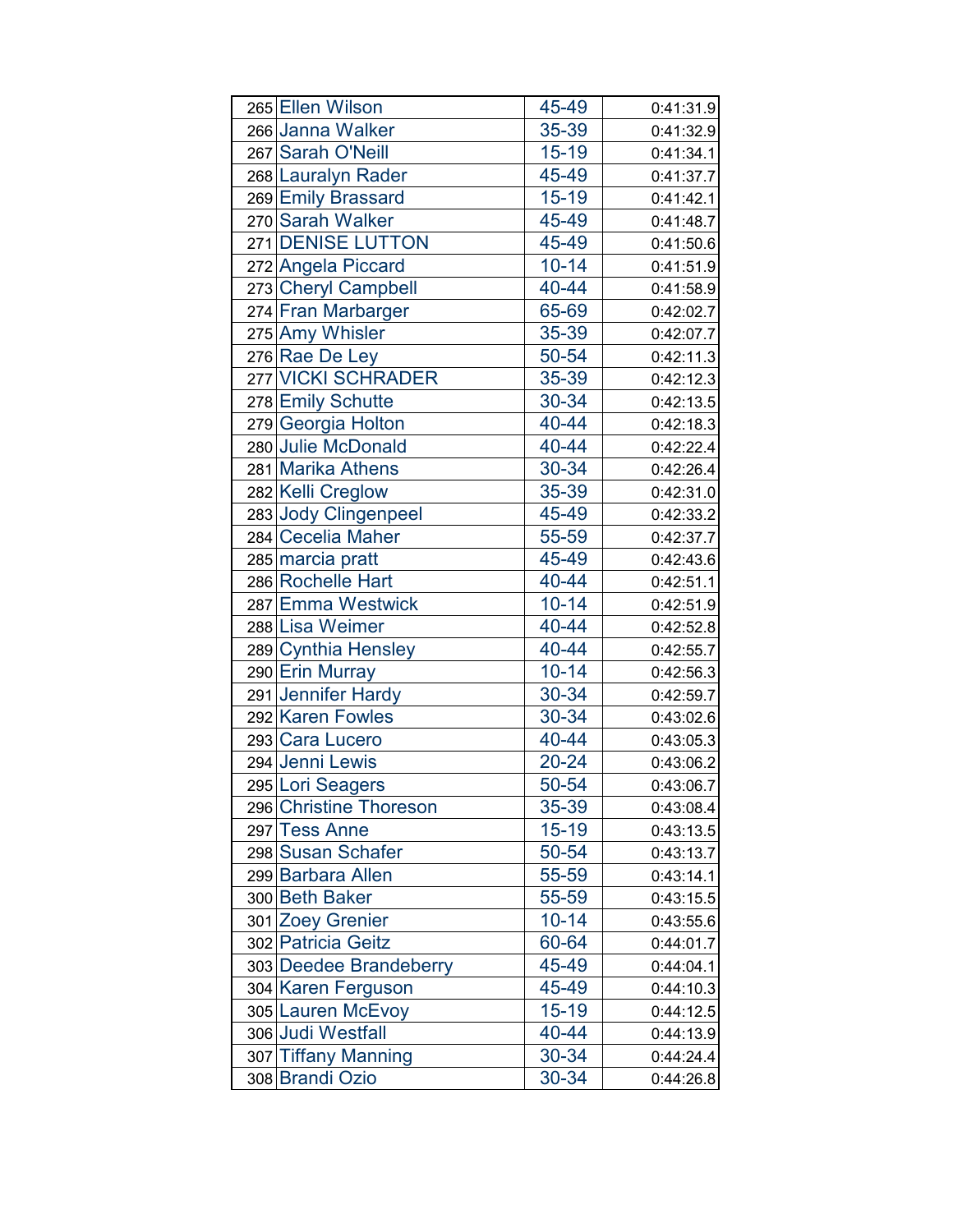| 309 Barbara Digert      | 45-49     | 0:44:33.7 |
|-------------------------|-----------|-----------|
| 310 Holly Mitchell      | 35-39     | 0:44:41.6 |
| 311 Margaret Beck       | 50-54     | 0:44:44.2 |
| 312 Kay McKim           | 45-49     | 0:44:51.3 |
| 313 Dawn Hansen         | 45-49     | 0:44:51.3 |
| 314 Emma Digert         | $10 - 14$ | 0:44:54.2 |
| 315 Laura Hogan         | 35-39     | 0:44:55.2 |
| 316 Roxanne Wilson      | 45-49     | 0:44:56.8 |
| 317 Jamie Saleh         | 25-29     | 0:45:03.2 |
| 318 Leann Welker        | 35-39     | 0:45:03.7 |
| 319 Katie Way           | 35-39     | 0:45:40.9 |
| 320 Catherine Steele    | 20-24     | 0:45:46.5 |
| 321 Jamie Hearn         | 40-44     | 0:45:48.1 |
| 322 Holli Carlson       | 50-54     | 0:45:51.8 |
| 323 Leslie Tose         | 50-54     | 0:46:13.4 |
| 324 Marilou Cunningham  | 55-59     | 0:46:13.6 |
| 325 Tanya Bell          | 30-34     | 0:46:21.4 |
| 326 Debbie Murray       | 40-44     | 0:46:23.2 |
| 327 Kathy Keck          | 50-54     | 0:46:25.2 |
| 328 Joanie Blees        | 60-64     | 0:46:27.0 |
| 329 Elaine Hulse        | 50-54     | 0:46:32.0 |
| 330 Kaitlin Reiley      | 20-24     | 0:46:35.3 |
| 331 SARAH PETERS        | $10 - 14$ | 0:46:43.5 |
| 332 Alexis Mason        | $10 - 14$ | 0:46:49.3 |
| 333 Leha Uehling        | 45-49     | 0:46:54.7 |
| 334 Amy Doogan          | 30-34     | 0:47:15.9 |
| 335 Danielle O'Neill    | 45-49     | 0:47:23.4 |
| 336 Kim Pullen          | 35-39     | 0:47:34.6 |
| 337 Teri Paton          | 45-49     | 0:47:36.5 |
| 338 Carole Comeau       | 60-64     | 0:47:43.7 |
| 339 Matti Munson        | 55-59     | 0:48:09.9 |
| 340 Kati Sanders        | 45-49     | 0:48:11.6 |
| 341 Amey Armachain      | 35-39     | 0:48:12.2 |
| 342 Karrianna Gallagher | 20-24     | 0:48:12.6 |
| 343 Micaela Jones       | 35-39     | 0:48:25.9 |
| 344 Marcia Heer         | 50-54     | 0:48:33.3 |
| 345 Barbara Martin      | 55-59     | 0:48:41.1 |
| 346 Angela Sterling     | 35-39     | 0:48:45.7 |
| 347 Kathy Dale          | 65-69     | 0:48:47.3 |
| 348 Rachel Faria        | 20-24     | 0:48:53.0 |
| 349 Erin Full           | 30-34     | 0:48:55.4 |
| 350 Annette Valdez      | 50-54     | 0:49:08.8 |
| 351 nancy walsh-robart  | 60-64     | 0:49:08.9 |
| 352 Lenora Blouin       | 55-59     | 0:49:29.0 |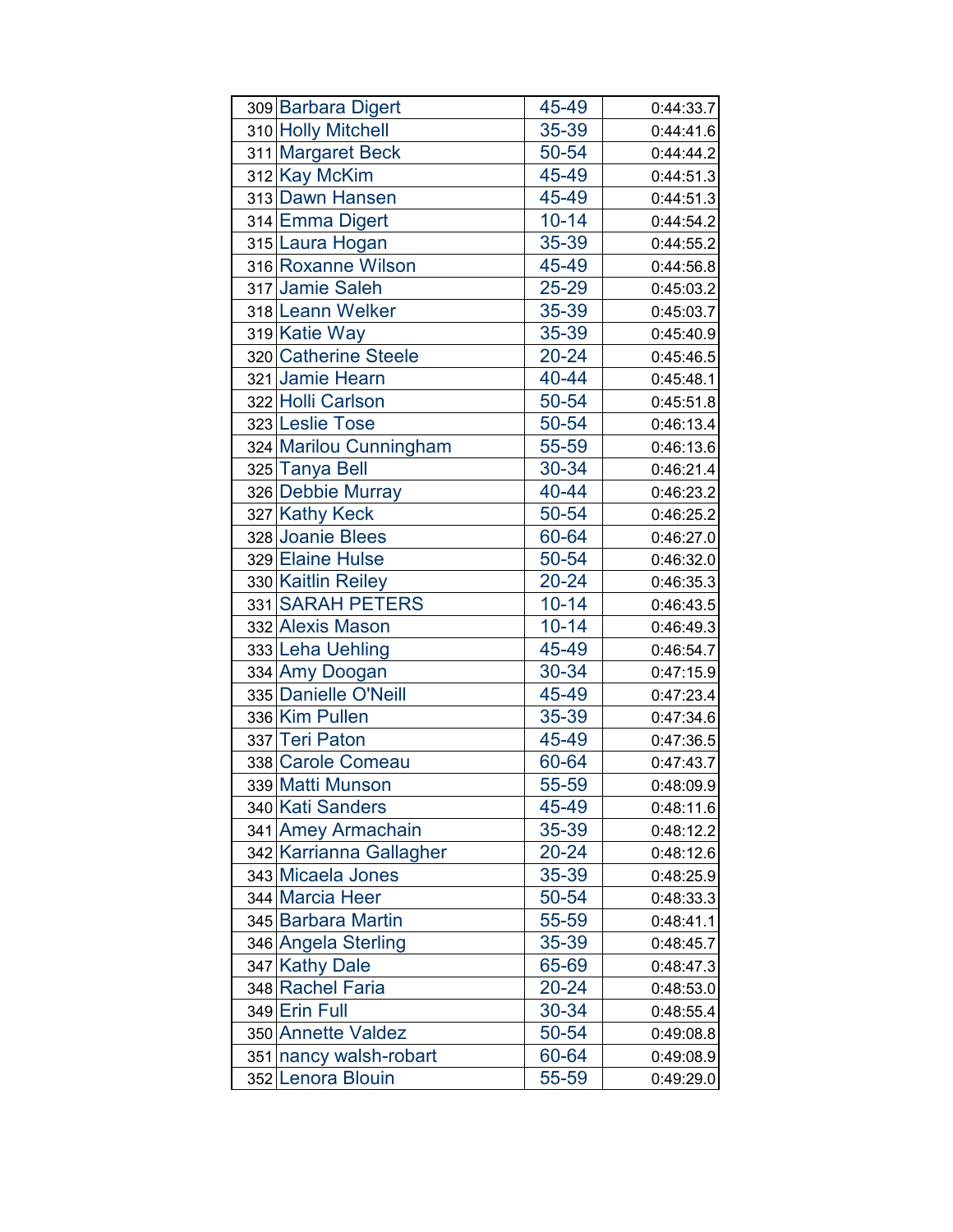| 353 Tuyet Smallwood     | 40-44     | 0:49:30.7 |
|-------------------------|-----------|-----------|
| 354 Kiersten Jedlicka   | 40-44     | 0:49:37.0 |
| 355 Charlene Philo      | 40-44     | 0:49:37.5 |
| 356 Erin Westfall       | 25-29     | 0:49:45.5 |
| 357 Stacy Schubert      | 25-29     | 0:50:09.2 |
| 358 Fiona Peichel       | 40-44     | 0:50:15.0 |
| 359 Heidi Wild          | 30-34     | 0:50:18.0 |
| 360 renee wickman       | 35-39     | 0:50:19.2 |
| 361 Gina Perry          | 25-29     | 0:50:27.0 |
| 362 Stephanie Adams     | 35-39     | 0:50:27.5 |
| 363 Daphne Brown        | 60-64     | 0:50:28.2 |
| 364 Renae Sather        | 35-39     | 0:50:30.8 |
| 365 Katherine Sarber    | 35-39     | 0:50:32.2 |
| 366 Brenda Rogers       | 55-59     | 0:50:34.9 |
| 367 Katie Voke          | 35-39     | 0:50:35.9 |
| 368 Idamarie Piccard    | 65-69     | 0:50:38.5 |
| 369 Janeice Amick       | 45-49     | 0:51:10.2 |
| 370 Annie Sawasaki      | 40-44     | 0:51:11.2 |
| 371 Abby Amick          | $5-9$     | 0:51:27.5 |
| 372 Lisa West           | 45-49     | 0:51:38.4 |
| 373 Veronica Vania      | 45-49     | 0:51:45.0 |
| 374 Claudia J. Duffield | 55-59     | 0:51:46.9 |
| 375 Helen Tweedley      | 50-54     | 0:51:50.2 |
| 376 Patricia Neptune    | 45-49     | 0:51:52.8 |
| 377 Hayley Neptune      | $10 - 14$ | 0:52:11.0 |
| 378 Rene Vania          | $10 - 14$ | 0:52:14.6 |
| 379 Danielle Newberry   | $20 - 24$ | 0:52:18.2 |
| 380 Cherie Shirey       | 30-34     | 0:52:32.1 |
| 381 Jolene Hotho        | 45-49     | 0:52:36.4 |
| 382 Ophelia Yang        | 30-34     | 0:52:52.6 |
| 383 Joy McLaurin        | 35-39     | 0:53:00.7 |
| 384 Sharon Marshall     | 45-49     | 0:53:06.4 |
| 385 Linda Waggooner     | 60-64     | 0:53:30.7 |
| 386 Marsha Oberlender   | 50-54     | 0:53:37.3 |
| 387 JudyAnn Farris      | 60-64     | 0:53:39.4 |
| 388 Jocelyn Waggoner    | $5-9$     | 0:53:48.9 |
| 389 Lilly Harris        | $10 - 14$ | 0:53:50.7 |
| 390 Naomi Zurba         | 35-39     | 0:53:54.4 |
| 391 Melanie VanDehey    | 35-39     | 0:54:12.2 |
| 392 Mary Cocklan-Vendl  | 50-54     | 0:54:22.5 |
| 393 Jayci VanDehey      | $5-9$     | 0:54:31.0 |
| 394 Ann Rembert         | 40-44     | 0:54:54.5 |
| 395 Laurel Safranek     | $5-9$     | 0:55:11.8 |
| 396 Lara Madden         | 35-39     | 0:55:24.5 |